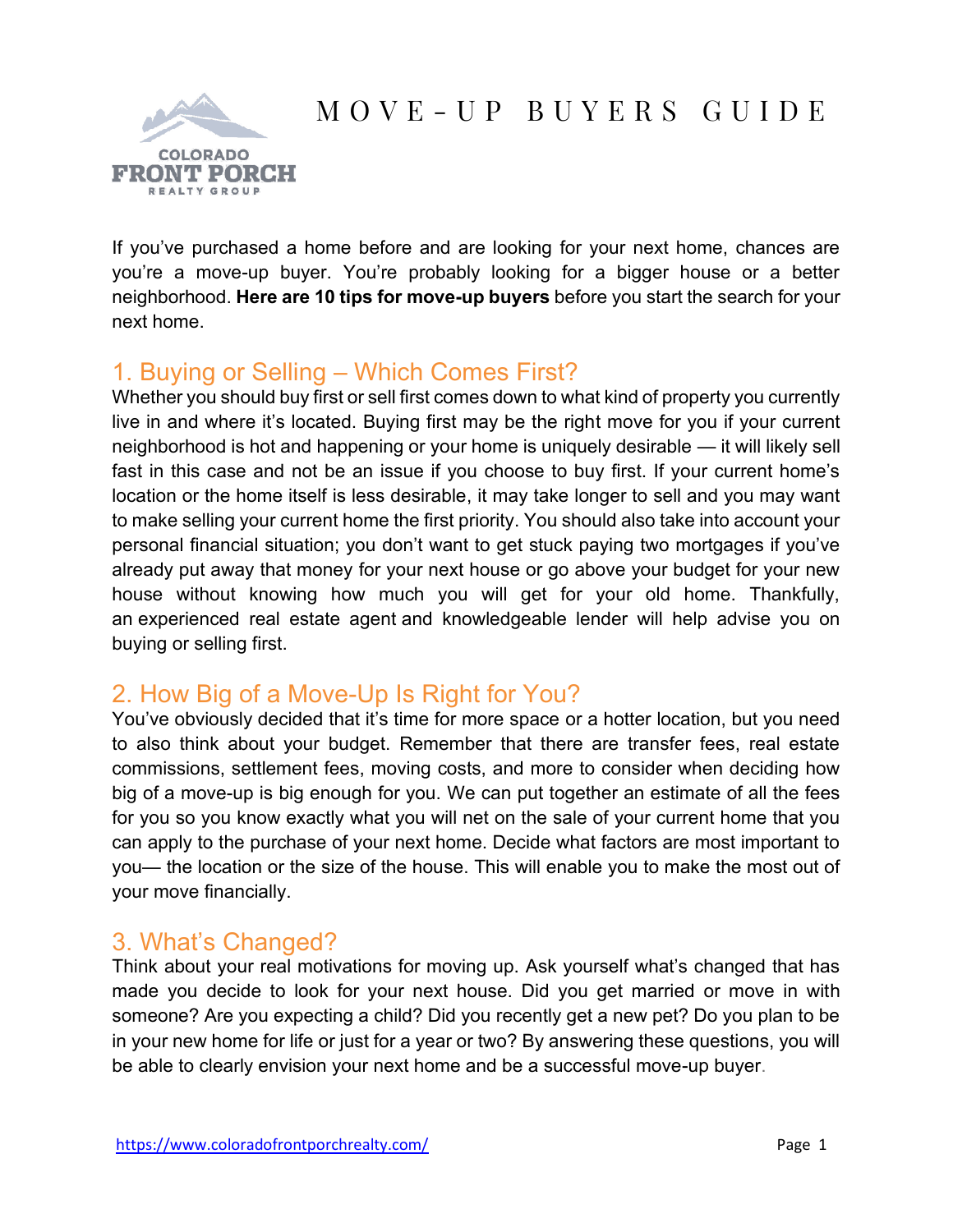#### 4. What Do You Love & Hate About Your Current Neighborhood?

If it's difficult for you to think of negatives concerning your current neighborhood, you may want to try and find a new, bigger home in the same area. However, if you can make a bulleted list of all the things you hate about your current location in five minutes, you should start looking for neighborhoods that flip those cons into pros. Just be open-minded enough to make compromises because your ideal next home may not be exactly what you envision right now.

#### 5. What Do You Love & Hate About Your Current Home?

This isn't your first time buying a home, you've made it through the home-buying process before and now you know even more than you did before. Start by making a list of all the things that convinced you to buy the home you're currently living in and compare it to what you want and need now. Maybe you've accumulated a lot more stuff now and need a lot more storage, or perhaps your first home came with a bonus pantry that you couldn't see yourself living without in your next home. Use your experience to your advantage in deciding what you don't want and what you have to have in your next home.

## 6. How Big of a Move-Up is Big Enough?

When buying your next home, it's normal to feel desperate for more space this time around, but think about how much space you really need. Make sure to also think about where you need the space — would you like a garage to store all of your outdoor equipment, a basement for the kids to play in, or more bedrooms and bathrooms for a growing family? Don't sacrifice the location you really want for more space than you actually need. This is something a professional realtor can help you with in your search for your next home. We offer our clients a tool called a reality check analysis, which gives you all homes that sold in the last 90-180 days that match your exact criteria, and then you identify exactly which homes you would have bought. This enables you to have all the sales statistics of what actually happened so you feel better prepared when your perfect home comes on the market. You will also be able to identify the neighborhoods you are most likely to buy which is extremely helpful so our team can start aggressively pursuing off-market opportunities.

## 7. What Kind of Homeowner Are You & What Kind of Homeowner Do You Want to Be?

It is very common for first-time home buyers to choose a condo in order to avoid taking on too much responsibility when buying their first home, but it is also not uncommon for it to be the other way around. Maybe you've been feeling overwhelmed owning a singlefamily home and having to keep up with all of the maintenance costs. Perhaps you're actually looking for a condo as a move-up buyer for a more convenient lifestyle, but you should always be honest with yourself to make the best move for you.